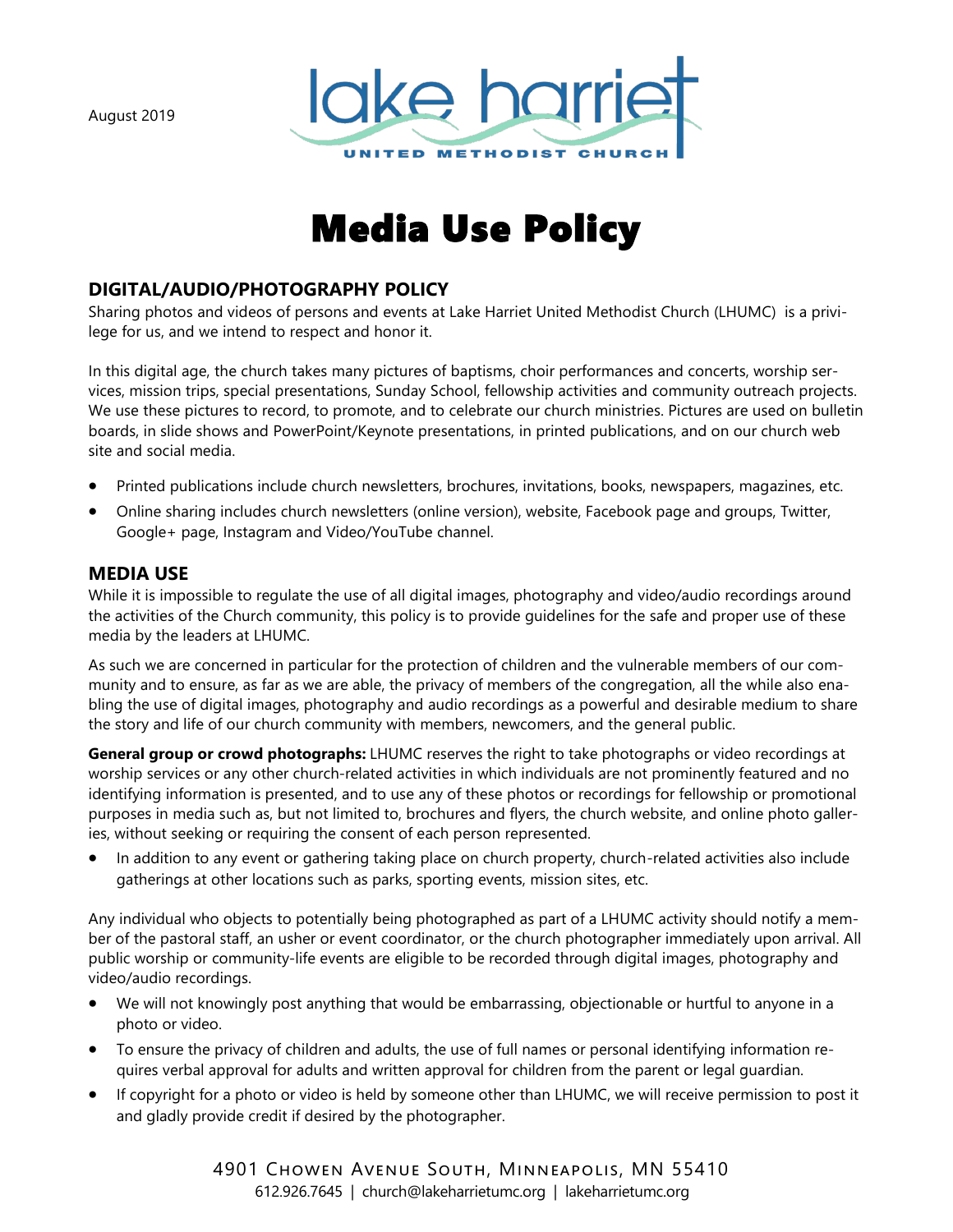

**Photographing minors**: When children under the age of 18 are photographed (except as part of a general group or crowd photo as outlined above), the consent of at least one parent will be obtained before their photo will be used in any way. In addition, the following guidelines will be enforced:

- Under no circumstances will identifying information (last name, email addresses, school names, etc. with the exception of first names) of anyone under 18 years of age be included in or associated with any photographs or videos displayed, posted or published in any way.
- All registration forms for events, activities, or programs, such as Sunday school, youth group, VBS, etc. will contain a reference to this policy, a permission request to allow the participant to be photographed in accordance with the policy, and a clear method to allow the signing parent or guardian to "opt-out" of inclusion in any photographs or video recordings. Note that opting-out via an activity sign-up form will apply only to that activity, not as a "blanket" request (see "Opting-out" below). For annual programs, a new photography release form will be requested every year.
- Any event-related photos including minors must have already occurred. For example, a photo of a prior-year camping trip could be posted or published, while a photo of youth who are signed up for a future camping trip could not.
- Opting-out: Parents/guardians who do not wish for their child's photo or video to be potentially posted online or otherwise displayed, regardless of the context, should send a written note or email to the church office and LHUMC will make every effort to exclude the indicated minor from any individual or small group photography. Please note that children may still be included in general group or crowd photos without identifying information; however, you may always request that any photo be removed from display.
- It is important to note that LHUMC cannot be held responsible for digital images, photography and video/ audio recordings taken by individual members of the church or visitors for example families at Baptisms, youth group members taking pictures with their friends, or parents photographing their children during performances or special events. We can only encourage responsible practice.

**Requesting removal of a photograph or video:** Any individual who appears in a photo/video (or whose minor children appear in a photo/video) that has been posted online may request that it be removed for any reason, even if prior permission had been granted, by sending a written note or email to the church office. Please indicate the person or persons involved and the photo or video in question, and it will be promptly removed from the website or other display where it is found.

**Change notice:** LHUMC may change the content of this policy without notice, and it is recommended to review this and other church policies periodically. Current copies of this policy may be obtained at the church office or online at lakeharrietumc.org.

#### **NOTIFICATION OF USE OF MEDIA**

LHUMC will make a good faith effort to notify event attendees through all possible channels in advance of our events that the event will be photographed or video/audio recorded. We will communicate this through:

- Posting our media policy on our website.
- Sharing announcements before services on a regular basis, especially at special events.
- Posting a paragraph in our weekly bulletin.
- Posting flyers at entrances to the Church for special events.
- Moderating photos posted on our Website and Facebook page.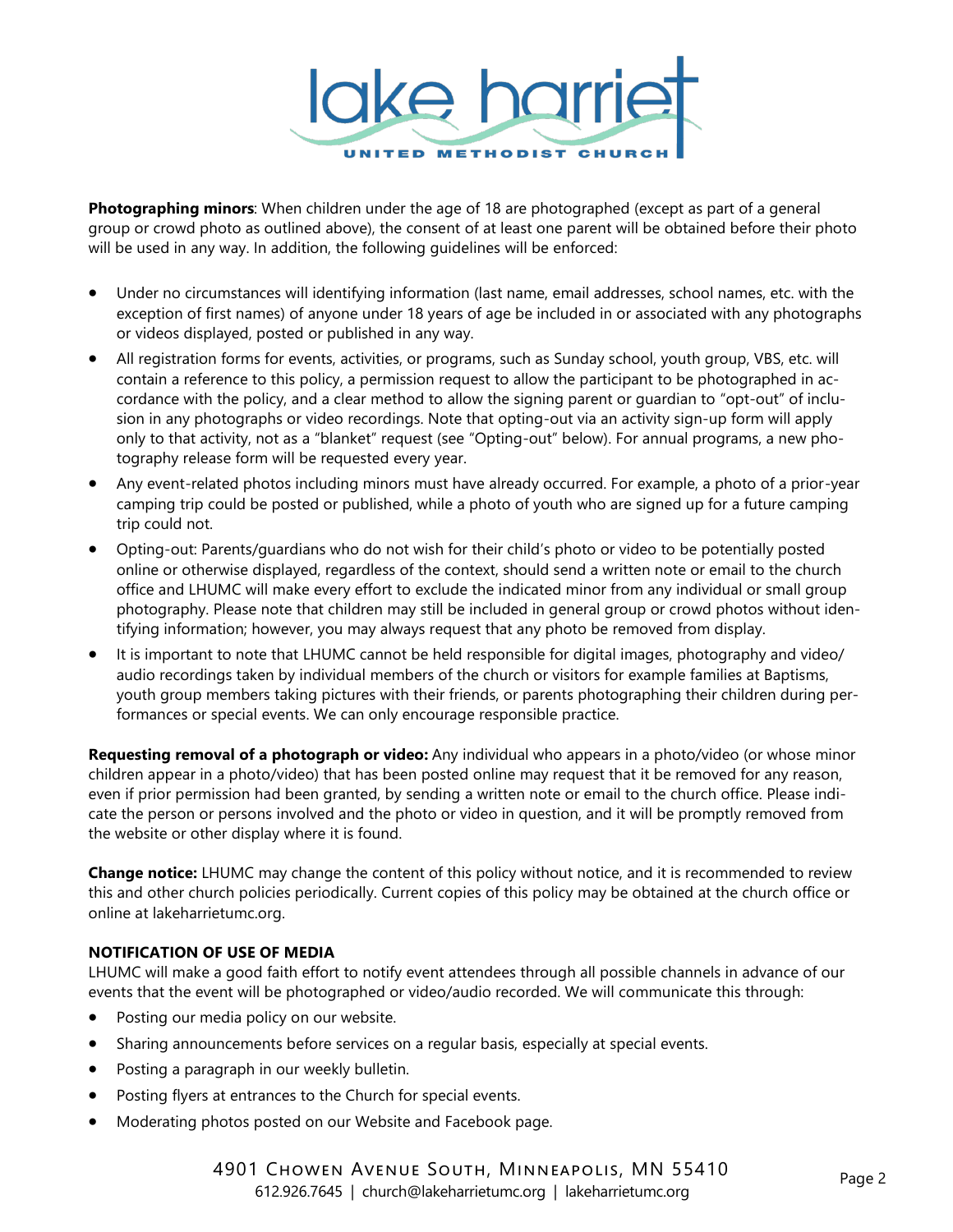

There may be particular circumstances or events where church leadership does not allow digital images, photography and audio recordings for reasons of confidentiality, pastoral sensitivity, copyright laws, and/or production excellence. An example of this would be altar services or private prayer times during our services/activities Any change to this practice requires clear notification displayed in writing and given verbally with a description of how the material will be used.

## **PHOTOGRAPHY AT CHURCH ACTIVITIES AND PRACTICE OF CHURCH PHOTOGRAPHERS**

- The church will appoint a member of our staff as 'Photography Coordinator' who will recruit and maintain a list of photographers for church events. This list will include all members of our staff, board and appointed photographers. Background checks will be required.
- Photographers from this list will be recruited on a rotating basis for events. They will be provided with a job description and nametag identifying them as a church photographer.
- LHUMC will post notice of any event that is going to be photographed/recorded. This may include announcements in the bulletin, printed notices on the door, on the webpage, flyers, on the Facebook page, or verbal announcements.
- If the event involves minors, photo permission from parents must be obtained.
- The church photographer may use their own or the church's camera.
- All photographs will be taken in a public space.
- Photographs should be submitted to the Church Office within one week in digital form.
- The photographer must delete all the digital images, photography and audio recordings from their camera and digital equipment and may not keep copies in any form. Pictures are the property of LHUMC and may not be retained or used by the photographer in any way (including blogs, Facebook pages, personal albums).
- Photographers work within the Safe Sanctuaries policies.
- Photographers must not interfere with the program, service or activity they are photographing (i.e., be unobtrusive, know when it is appropriate or inappropriate to take a picture, be sensitive to the moment and respect the dignity of those participating).

## **THE USE OF DIGITAL IMAGES, PHOTOGRAPHY AND VIDEO/AUDIO RECORDINGS**

- Photographs of church events will be used for the promotion and celebration of the LHUMC Community at the discretion of the staff.
- All photographs intentioned for public display will be checked against records of those who have requested their photo not be used, before being displayed.
- Digital images and photographs taken by LHUMC photographers will not be shared with partnering organizations and are the property of LHUMC.